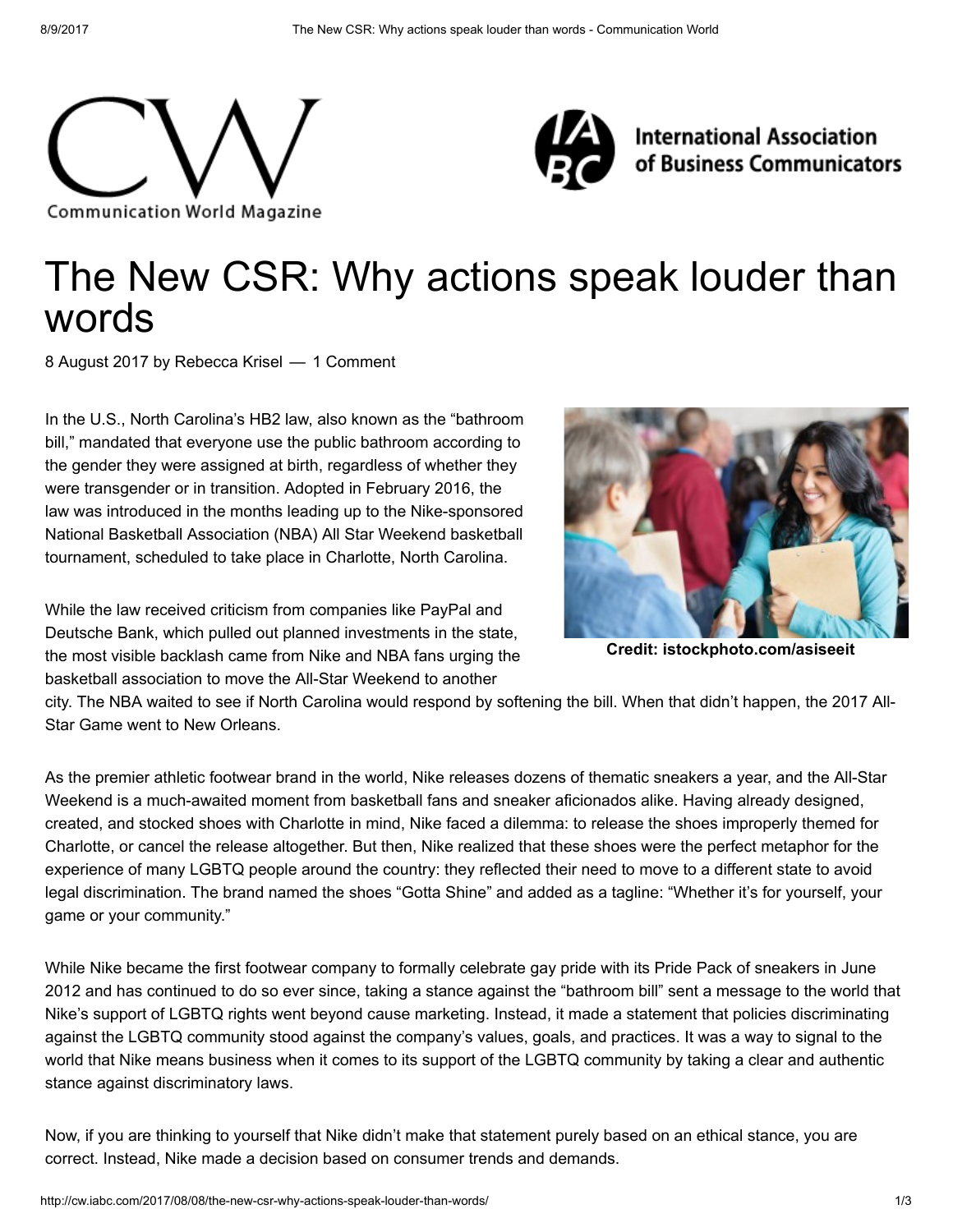### Leading social change

The 2017 [Cone](http://www.conecomm.com/research-blog/2017-csr-study) CSR study demonstrated that 71 percent of respondents who are millennial consumers (and 63 percent of all respondents) are hopeful that businesses will take the lead in moving the needle on social change in the absence of government policy. In a June 2017 [survey](http://fortune.com/2017/06/28/lgbt-inclusive-advertising-survey/) from Ogilvy, nearly half of respondents said they were more likely to spend money with brands that are LGBTQ-inclusive. The study found that the opposite was true as well—nearly half of Americans and a majority of those who identify as LGBTQ allies said they would avoid purchasing products and services from companies they perceived as not supporting the LGBTQ community.

We are living at a pivotal time for brand communication and social impact. Never before has the consumer demand for ethical practices and values been so widespread. As the 2017 Cone CSR report describes it: "2017 will be remembered as the year that redefined corporate social responsibility."

The 2017 Cone CSR [study](http://www.conecomm.com/research-blog/2017-csr-study) demonstrated that 71 percent of millennial respondents (and 63 percent of all respondents) are hopeful that businesses will take the lead in moving the needle on social change.

It is no longer enough for companies to simply identify particular issues to support through their CSR strategies

if they want to stand out in the crowd; instead, as Bill Berman, group director at Ogilvy and co-chair of Ogilvy PRIDE, told Fortune [Magazine](http://fortune.com/2017/06/28/lgbt-inclusive-advertising-survey/) in a June 2017 article: "[consumers] want brands to take action on some level. They want them to 'walk the walk' and follow through."

## Tackling global issues

These consumer trends are not just confined to the U.S.; in fact, [GlobeScan's](http://www.globescan.com/component/edocman/?view=document&id=269&Itemid=591) 2016 Public Radar shows 40 percent of "aspirational consumers"—the world's emerging middle class—want to choose brands that "have a clear purpose and act in the best interests of society." This means that 40 percent of the world's consumers want brands to have authentic and positively impactful relationships with society.



© Better Shelter. IKEA worked with Better Shelter to design shelters for refugee camps that are easy to build, safer and more dignified for those displaced by conflict.

In response, we are seeing brands like IKEA standing up to the challenge and reacting to global issues like the Syrian refugee crisis in a meaningful way. In fact, the Swedish furniture brand used its design expertise to help the Better [Shelter](http://www.bettershelter.org/) initiative to provide shelters that are modular, easy to build, and conceived in 2013 for refugees in camps around the world. In 2017, with the goal of creating jobs, IKEA hired Syrian refugees to create and produce its new series of hand-woven rugs and textiles set to roll out in 2019.

It's important to remember that while consumers are increasingly making decisions based on a company's demonstrated values and ethics, we also live in a time in which we are overloaded with information. Putting together an ambitious and compelling CSR strategy is great, but consumers at large won't read about it unless it somehow makes its way into the mainstream news cycle. In fact, more than one-third of respondents to the Ogilvy survey said social

media and news outlets were the most common way to find information about a particular company's social responsibility